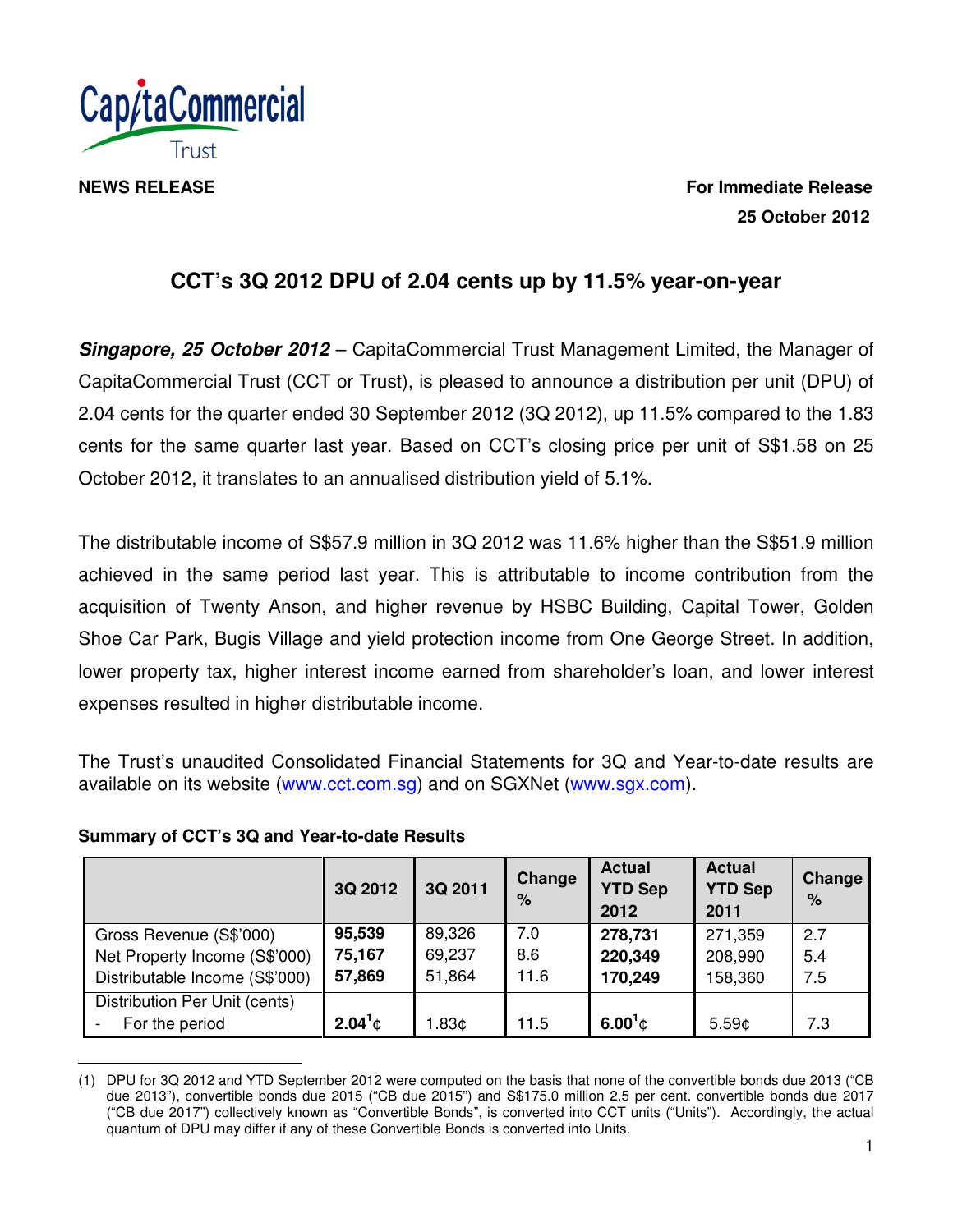Mr Richard Hale, Chairman of the Manager, said, "The Trust's sterling 3Q 2012 performance is testament to a resilient portfolio. This is the result of our successful portfolio reconstitution strategy and proactive capital management efforts, even in the midst of uncertain macroeconomic environment. The Trust has a strong balance sheet with gearing at only 30.9%. The low gearing provides the Trust with considerable debt capacity to fund investment opportunities. We will continue to focus on creating value from our portfolio of properties, at the same time pursuing acquisition opportunities in Singapore to enhance the income contribution to the Trust. "

Ms Lynette Leong, Chief Executive Officer of the Manager, said, "Similar to 2Q 2012, we continue to experience positive leasing demand for CCT's properties. CCT's portfolio occupancy increased to 97.1% from 96.2% in 2Q 2012, which is higher than market occupancy of 93.2% for the core Central Business District (CBD) as of end September 2012. In 3Q 2012, we also witnessed a positive turn in the Trust's average office portfolio rent per square foot to S\$7.53, the first increase after seven quarters of decline since the global financial crisis in 4Q 2010. We anticipate the increase to continue. About a third of the Trust's office leases (by net lettable area) will be due in 2013 and given that market rent is currently S\$9.80 per square foot, we expect positive rent reversions to start kicking in when next year's leases are renewed."

#### **New Leases and Renewals Contributing to Higher Occupancy**

 $\overline{a}$ 

In 3Q 2012, the Trust signed new leases and renewals amounting to 139,000 square feet, aggregating a total of 319,500 square feet of leases from January to September 2012. Between the new leases and renewals, the former constituted 59% of the 139,000 square feet of committed space in 3Q 2012 and they were mainly from the manufacturing and distribution, and financial services sectors. New tenants such as The Japan Council of Local Authorities for International Relations, Singapore and Otis International Inc were added to the portfolio. Existing tenants such as Phillips Securities Pte Ltd at Raffles City Tower and Emirates at Twenty Anson have renewed their leases with the Trust. These renewals registered positive rent reversions.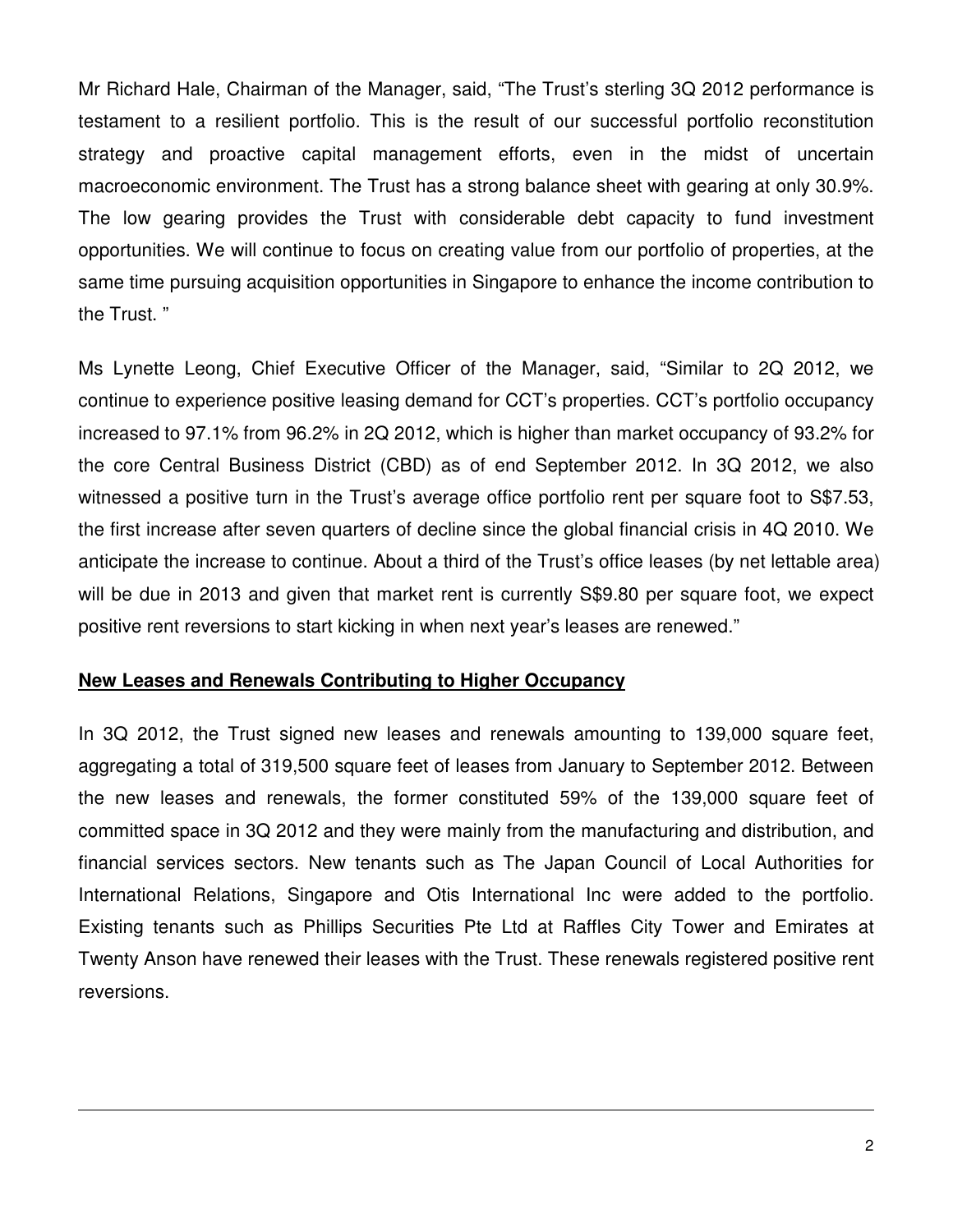# **Value Creation through Asset Enhancement Initiatives**

The asset enhancement works at Six Battery Road are on track, with 85% of 160,000 square feet of upgraded space for the year-to-date having secured lease commitments. The building's occupancy rate increased sharply over the quarter from 88.0% to 91.6% demonstrating Six Battery Road's continued appeal.

The Manager recently announced the S\$34.7 million asset enhancement initiative of Raffles City Tower together with joint venture partner, CapitaMall Trust Management Limited. Commencing in November 2012, the initiative will reinforce the building's attractive positioning in the City Hall sub-market and keep its occupancy rate high.

## **Completed Refinancing Due in 2013**

On 13 August 2012, CCT launched an invitation to tender for its S\$146.8 million convertible bonds (CB) due in 2013. The result was that S\$126.0 million CB due in 2013 were validly tendered at the close of the tender offer date. Hence, the aggregate principal amount of S\$126.0 million CB due in 2013 were canceled in 3Q 2012. CCT also exercised the clean-up call option for the remaining aggregate principal amount of S\$20.8 million CB due in 2013, which resulted in this remaining amount being redeemed on 15 October 2012. Consequently, the entire S\$146.8 million CB due 2013 was successfully refinanced ahead of its maturity date. This was funded via a new CB issue of S\$175.0 million due in 2017 which extended the debt maturity profile of the Trust to 2017. The premium redemption inherent in the S\$146.8 million CB due 2013 would have resulted in a potential negative impact of about S\$15.6 million on the distributable income in Financial Year 2013. As a result of the early refinancing exercise, this negative impact in Financial Year 2013 has been completely eliminated, leaving a negative impact of only S\$1.9 million in 4Q 2012.

In addition, the Trust has sufficient bank credit facility in place for the refinancing of the S\$50.0 million Medium Term Note due in 2013. Hence, the Trust has effectively completed its refinancing due in 2013.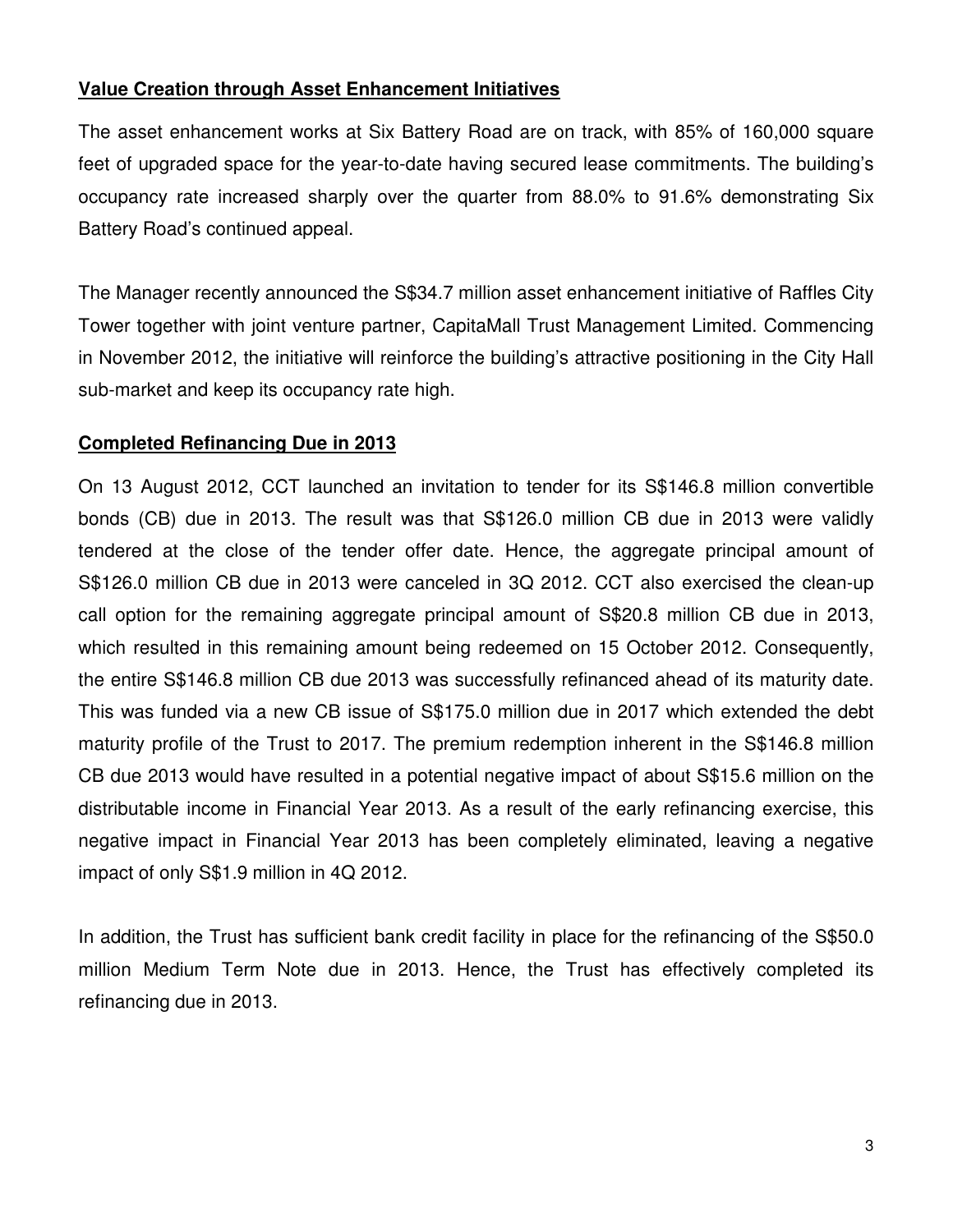## **Singapore Office Market**

Average office occupancy rate in Singapore's core CBD increased to 93.2% in 3Q 2012 from 91.6% in 2Q 2012. Notwithstanding the uncertain global economic conditions post-global financial crisis, the average annual net absorption from 2010 to YTD 2012 was still high at 1.7 million square feet and has exceeded 20-year historical average annual demand of 1.1 million square feet. While occupier demand has surprised on the upside, it was not enough to avert further rental corrections although the rate of decline has eased. In 3Q 2012, Grade A office rents fell by 3.0% quarter-on-quarter to \$9.80 per square foot per month. Looking ahead, Singapore economic growth will still be the main demand driver for office space. Whilst Singapore's near term economic performance may be volatile given the currently uncertain global economic environment, Singapore's longer term economic prospects remain bright as there is broader diversity of its economic base and it will underpin office leasing demand. New supply of CBD office space is expected to average only 0.8 million square feet per annum over the next three years which is considerably below the 20-year historical average of 1.3 million square feet per annum. This augurs well for a potential rental recovery of the office market.

 $-$  END  $-$ 

#### **About CapitaCommercial Trust** (www.cct.com.sg)

CapitaCommercial Trust is Singapore's first listed commercial REIT with a market capitalisation of S\$4.5 billion. CCT aims to own and invest in real estate and real estate-related assets which are income producing and used, or predominantly used, for commercial purposes. The total asset size of CCT is S\$6.8 billion as at 30 September 2012, comprising a portfolio of 10 prime commercial properties in Singapore, as well as investments in Malaysia. The properties in Singapore are Capital Tower, Six Battery Road, One George Street, HSBC Building, Raffles City (60% interest through RCS Trust), Twenty Anson, Bugis Village, Wilkie Edge, Golden Shoe Car Park and CapitaGreen (40% interest through the joint venture, MSO Trust).

In addition, CCT is a substantial unitholder of Quill Capita Trust with 30% unitholdings and has taken a 7.4% stake in the Malaysia Commercial Development Fund Pte. Ltd. (MCDF). Quill Capita Trust is a commercial REIT listed on Bursa Malaysia Securities Berhad, with a portfolio of 10 commercial properties in Kuala Lumpur, Cyberjaya and Penang. MCDF is CapitaLand's first and largest Malaysia private real estate fund with a focus on real estate development properties primarily in Kuala Lumpur and the Klang Valley, Malaysia.

Since 18 September 2009, CCT has been a constituent of FTSE4Good Index Series (FTSE4Good), a series of benchmark and tradable indices derived from the globally recognized FTSE Global Equity Index Series. FTSE4Good is designed to track the performance of companies meeting international corporate responsibility standards and forms the basis for over 70 different funds and investment products.